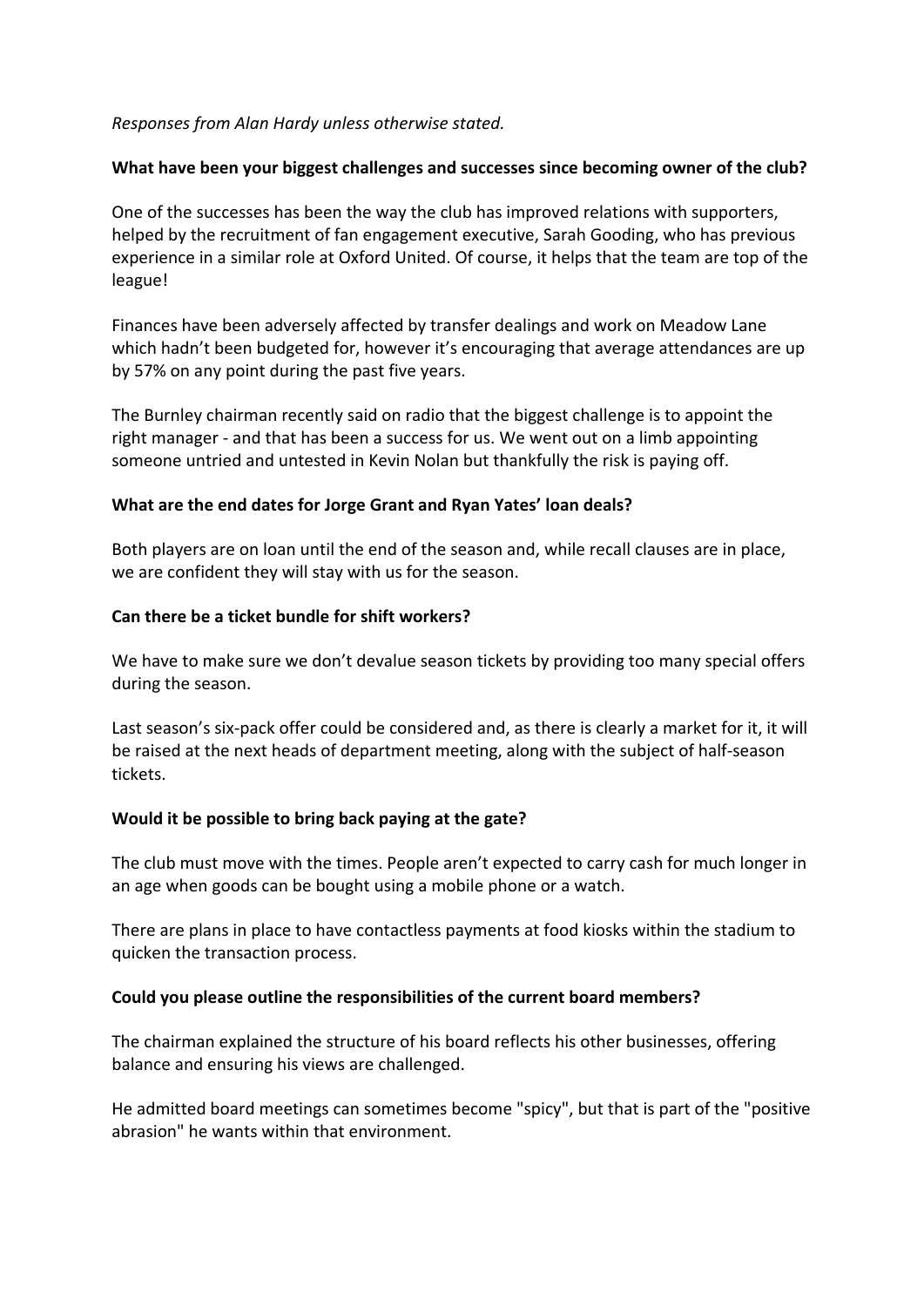He also acknowledged he is in his infancy as a chairman and needs "to learn as much as possible and accept challenge from others to grow as a person."

#### **What is the club's scouting policy?**

It's non-existent after being scaled back, understandably, by the previous regime due to costs. The current chief scout goes to games to provide reports on upcoming opposition.

The club are trying to establish the correct scouting process before taking this further, with academy manager Jon Goodman looking at the end-to-end journey of a player joining the club as an eight-year-old and progressing to the first team.

#### **How long can you keep Kevin Nolan?**

It would take tangible success - i.e. a league title or two - for a highly-ranked club to take a risk on Kevin, as Notts did last January.

He has taken us from second bottom to top and his stock has risen. He's on people's radar but he hasn't won anything yet.

He is a good person who works hard - and that's what creates success.

#### **How is the training ground progressing?**

The club currently have a rolling 12-month contract with Basford United, who have bent over backwards to help. The pitch is tended to by a full-time Notts groundsman and there is also a 3G pitch, an academy area and a goalkeeping area. However, the ambitions are to have a training ground the club can call its own.

Three offers of varying quality have been made to the club by the council. Two have been master planned, the other discounted. One of the plans includes a 3G pitch, a full first-team pitch, an under 21s pitch and pitches for five, seven and nine-a-side matches.

In addition, a dome will be constructed to allow the academy to train indoor during the winter, which is part of the club's journey towards becoming a category two academy.

It was hoped we would have a training facility by the beginning of next season but that may be a little optimistic given the timescale.

## **Show of hands: Safe standing – yes or no?**

The chairman explained his belief that the atmosphere in football stadiums is diminishing, partly due to the lack of standing.

He asked for a show of hands from those who would approve the introduction of safe standing at Meadow Lane and the room was overwhelmingly in favour.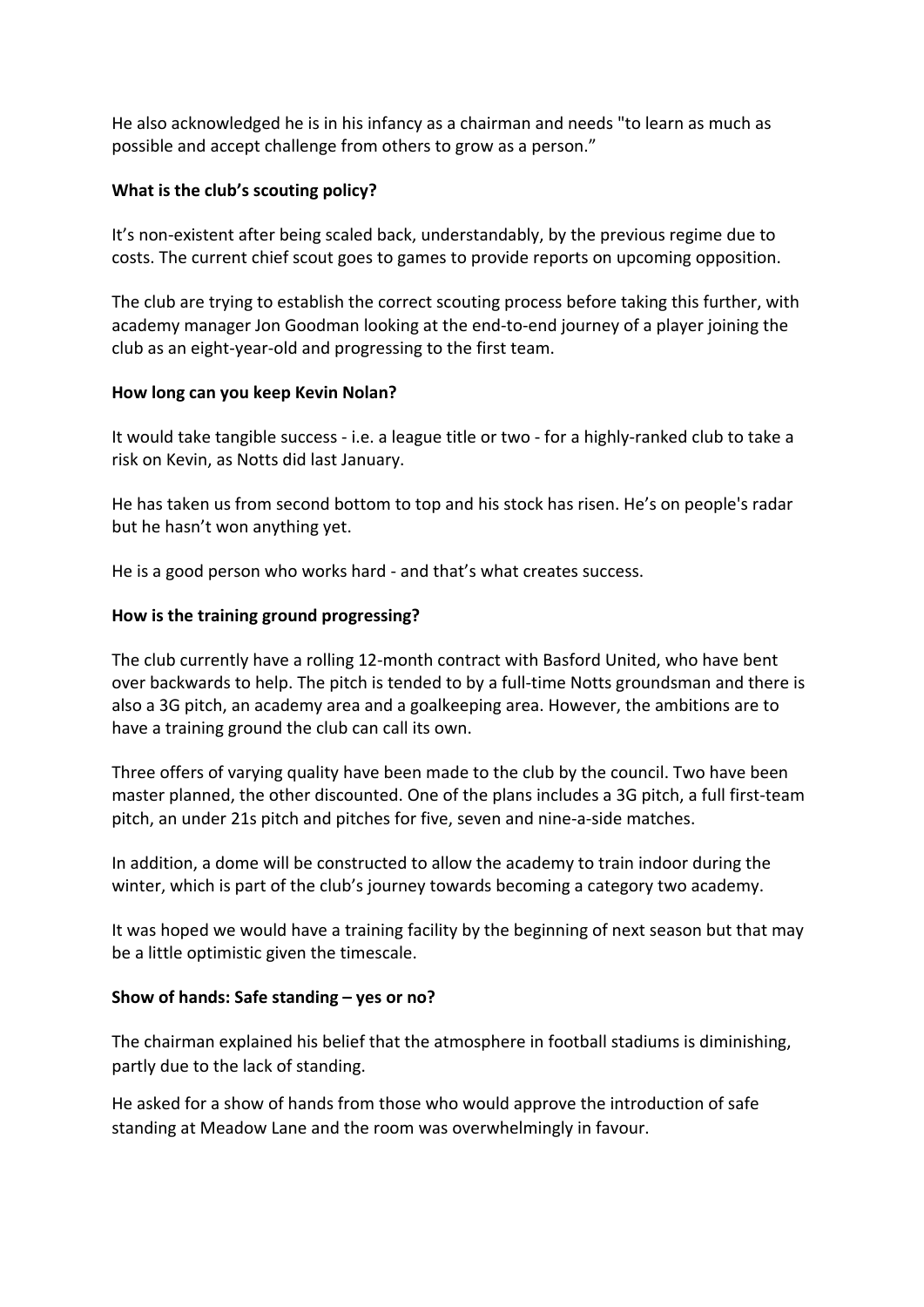One supporter did however state that, depending on the cost of implementation, they would sooner see the money invested in football.

## **Show of hands: New PA system or new scoreboard?**

The chairman thanked guests who identified themselves as Lifeline members and canvassed opinion on whether they would prefer to see funds go towards a new PA system or scoreboard.

The former proved by far the most popular option – although some joked they would like both!

## **Is there any chance of adopting the multi-ball system to help keep play moving?**

The chairman asked Sarah Gooding to arrange a meeting with Kevin Nolan to establish his philosophy on how many ball boys the club use, stressing the importance of establishing a clear directive on the issue.

## **If I'm unable to attend a game due to work, am I able to lend my season ticket to my friend?**

No, you can't.

The conversation then moved on to the issue of additional ticket checks at the recent match against Newport, with supporters sharing their own experiences.

The chairman confirmed the operation took place due to 'serious intelligence' obtained by the club, and that it had been successful.

# **Can the flush system be changed in the Family Stand toilet to make it easier for youngsters to push the button?**

The chairman asked Sarah Gooding to investigate.

## **Now you've settled in, where do you see the club in five years' time?**

The five-year plan is for the club to be playing Championship football.

Once the club has stabilised at that level, it would probably be time to make way for someone with 'far more wealth available to them' to help the club push on.

There is lots to put in place. We haven't got the fanbase at the moment. Our aim over the next three-four years is to regularly achieve crowds of 15,000 to make Championship football sustainable.

The chairman also revealed that he had an offer for the club in the summer and had been asked to stay on as chairman. He rejected the approach as he didn't feel he was 'experienced enough as the chairman of a football club' to handle someone else's money in that role.

## **Why the steep increase in season ticket prices for 18-21-year-olds to adults?**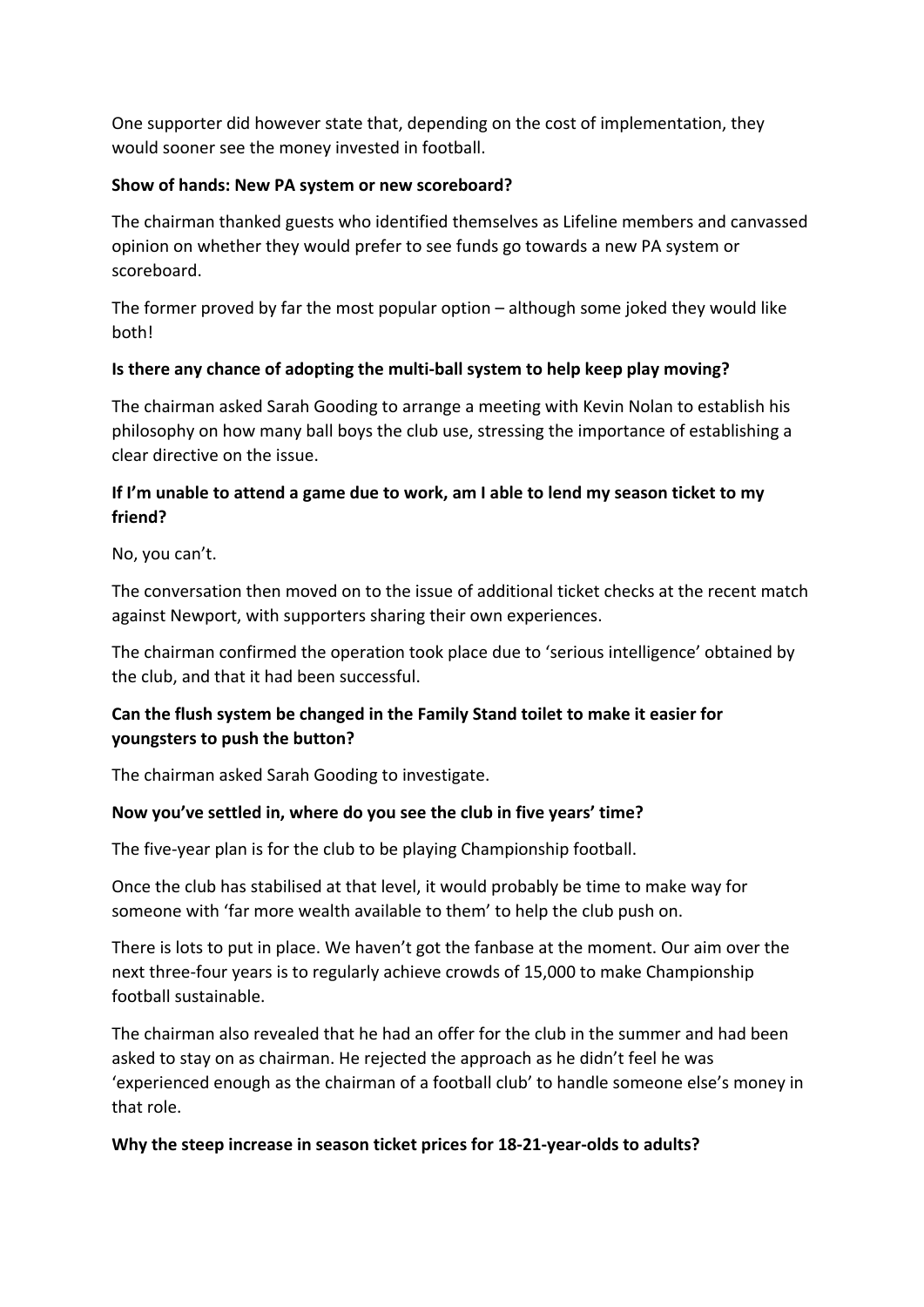The chairman explained his view that, generally, those over the age of 21 should be standing on their own two feet having left further education.

He also pointed out most other clubs have the same policy.

## **What can we do to get the EFL to have full-time officials, potentially ex-players?**

The chairman explained his concern over the length of time it takes to qualify as a referee, citing his own experiences as a board member of the Young Elizabethan League.

He believes the steps to become a referee must be condensed to get more people involved, preventing a knock-on effect at the top.

## **The chairman was congratulated for hosting a forum and asked if similar events were planned for the future.**

He responded by saying he would be willing to hold similar events on a quarterly basis if welcomed.

#### **Would you allow supporters' groups to conduct fundraisers for Notts County?**

Any help is welcome to assist the club with various projects.

Pat Akers, from the official supporters' association, provided an update on their fundraising for a van to help the club transport training equipment and food to Basford. The chairman thanked them for their efforts and the project will now move forward.

# **A supporter questioned a tweet from Alan which they read to suggest he didn't want to add a centre back or striker in January, saying they were the positions they would like to see improve.**

Alan responded by saying his tweets must be read in context and provided statistics to back up his intended point – that he's happy with the squad at this stage of the season.

He went on to explain that plans are already being put in place for the January transfer window.

## **The chairman was asked if he was always confident of eventually signing Liam Noble, to which he replied 'no' as he had signed a three-year contract with Forest Green Rovers.**

He went on to explain that he believed Kevin Nolan's man management skills would help the club get the best out of Noble.

## **Why do we change strips away from home, even when there's no colour clash?**

The chairman explained that he's a firm believer in wearing the away kit at away games.

He believes the black and white should be reserved for matches at Meadow Lane which, due to players not being permitted to use the new dressing room on non-matchdays, is becoming a special place to play.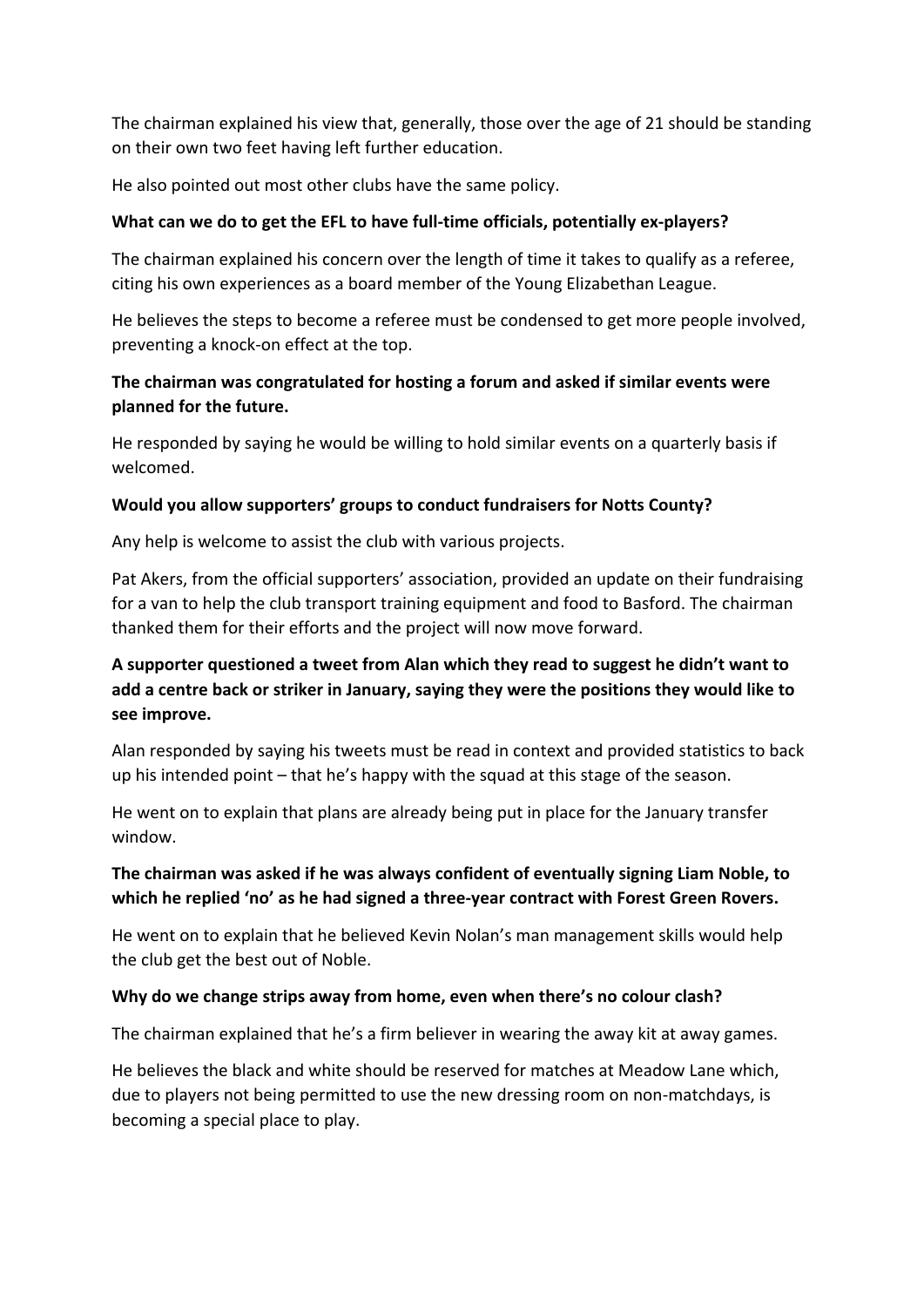He went on to praise the club's commercial team for selling £255,000's worth of shirt sponsorship this season – the highest in leagues One and Two – and explained the importance of ensuring the club's away shirt sponsors receive their fair share of exposure.

## **Roughly what percentage is players' salaries against total turnover?**

50%

## **Are clubs still governed by salary cost protocol regulations?**

Yes

## **In broad strokes, how is the £1.6million deficit made up?**

Mainly salaries and bonuses. It's people-related.

## **Is your perception of running Notts the same as when you took over, or has it dramatically changed?**

It's substantially harder and more complex than I thought. I'm being told 'no' every day in terms of what I can say and do. There are so many rules and regulations passed on to clubs by governing bodies.

## **Will the club be looking to convert the girls' academy into an FA-approved Regional Talent Centre?**

The women's FA are looking into allowing all compliant professional clubs to run an RTC, rather than limiting it to one per region.

The current licence for Nottingham runs for another two years but the club will make a concerted effort to win it when it becomes available.

# **Were Notts invited to the recent meeting organised by Andy Holt to discuss the TV money split?**

The chairman explained that he was invited but, while he doesn't agree with the split, he found the idea disingenuous and therefore declined.

He would have preferred to have seen Shaun Harvey (EFL chief executive) invited to listen to what was said, as opposed to the meeting being 'behind closed doors'.

## **What role does the supporter liaison officer team play?**

Sarah Gooding admitted there is no real structure to the SLO role at present and explained that the team have been working over the past six months to create relationships with the supporter groups, leading to Alan meeting with them all prior to the forum.

She added that the SLO team are now in a position to seek fans' input on how the SLO role is structured as, in effect, they work for them. She encouraged supporters to send their views to [sarah.gooding@nottscountyfc.co.uk.](mailto:sarah.gooding@nottscountyfc.co.uk)

Alan explained the importance of supporter feedback and encouraged fans to use the SLO team as a vehicle to communicate with the club.